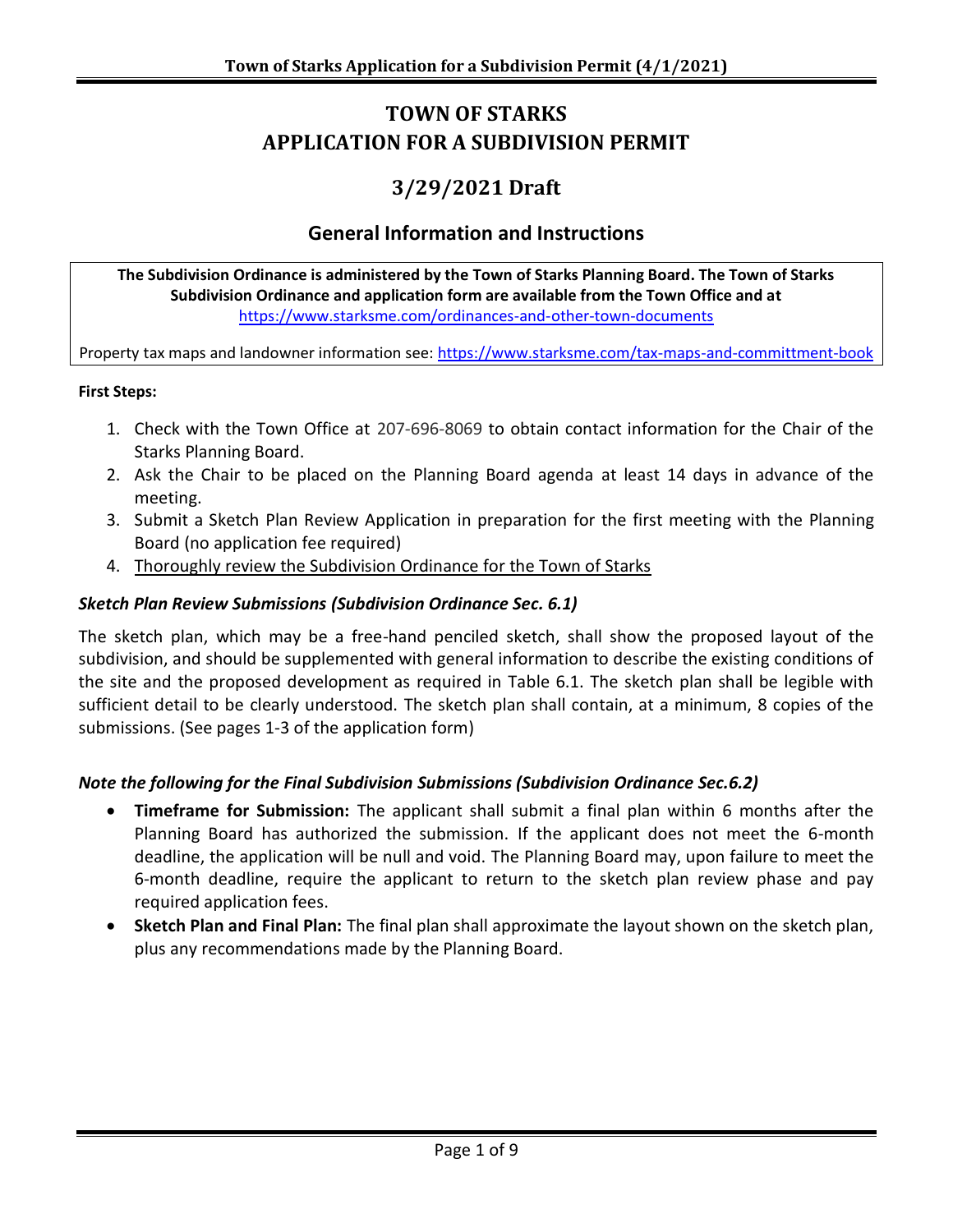#### **SKETCH PLAN APPLICATION FORM (Ord. Sec. 6) Date of Submission: \_\_\_\_\_\_\_\_\_\_\_\_\_\_\_\_\_**

1. Applicant name, address and contact information:

2. Landowner name, address and contact information:

3. Consultant name, address and contact information:

4. Provide evidence of right, title, or interest in the property (copy of deed, lease agreement or letter from landowner).

5. Subdivision address, location (name of road, E911 address)

6. Has this land been part of a prior approved subdivision? Yes No If yes, what was the name of the subdivision?

Has this land been part of any other lot divisions within the past 5 years? Yes Wo

7. Describe existing conditions – total acreage, existing use(s), the number and size of lots, constraints, and opportunities (these can also be labeled on one of the maps below)

8. Provide a copy of the property tax map showing the map and lot number of the parcel to be subdivided.

9. Provide a copy of a portion of the U.S.G.S. topographic map (7.5 min. quad.) of the area showing the boundaries of the proposed subdivision.

10. Provide a copy of that portion of the Somerset County Medium Intensity Soil Survey covering the proposed subdivision with the boundaries of the proposed subdivision shown.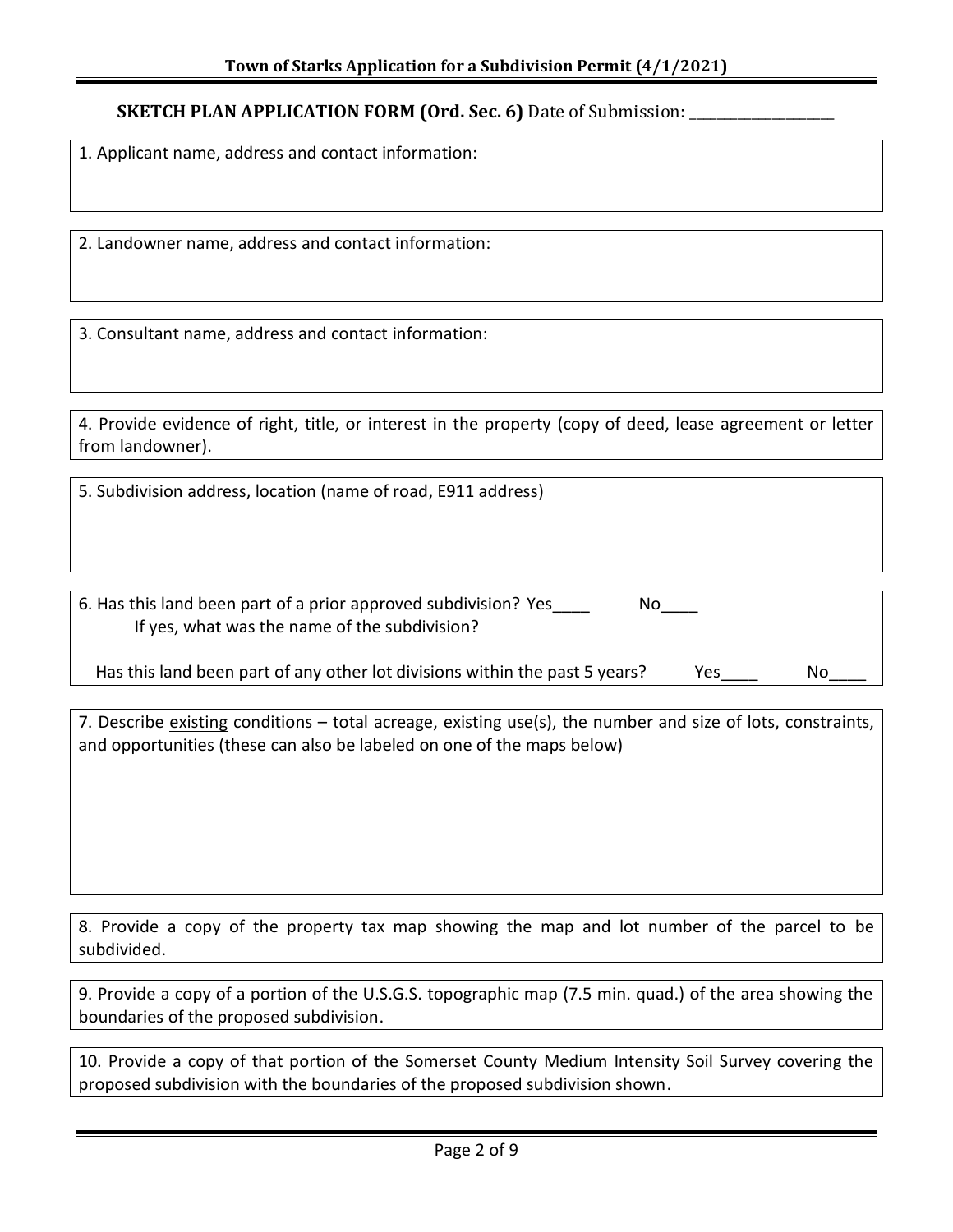11. Provide details of any waivers from the application submission requirements being requested.

12. List any traffic studies, utility studies, market studies or other applicable work to be submitted for the subdivision plan.

13. Provide a plan of the parcel, with an accurate scale, showing at a minimum the information listed below:

a. Name(s) of the applicant and owner of the parcel

- b. North arrow, date, map scale and legend
- c. Boundary and lot lines of the subdivision
- d. Approximate location, width and purpose of easements or restrictions
- e. Roads on and adjacent to the tract
- f. Approximate location and size of existing utilities on/adjacent to the tract
- g. Existing buildings, structures, or other improvements on the site

h. The major natural features of the site, including wetlands, streams, ponds, floodplains, groundwater aquifers, tree lines, significant wildlife habitat and fisheries, and other important natural features

i. Shoreland Zoning boundaries (Shoreland Zoning Ordinance for the Town of Starks)

j. Floodplain boundaries (Starks Floodplain Management Ordinance)

Use the space below to provide any additional information that will be helpful in explaining your proposed project.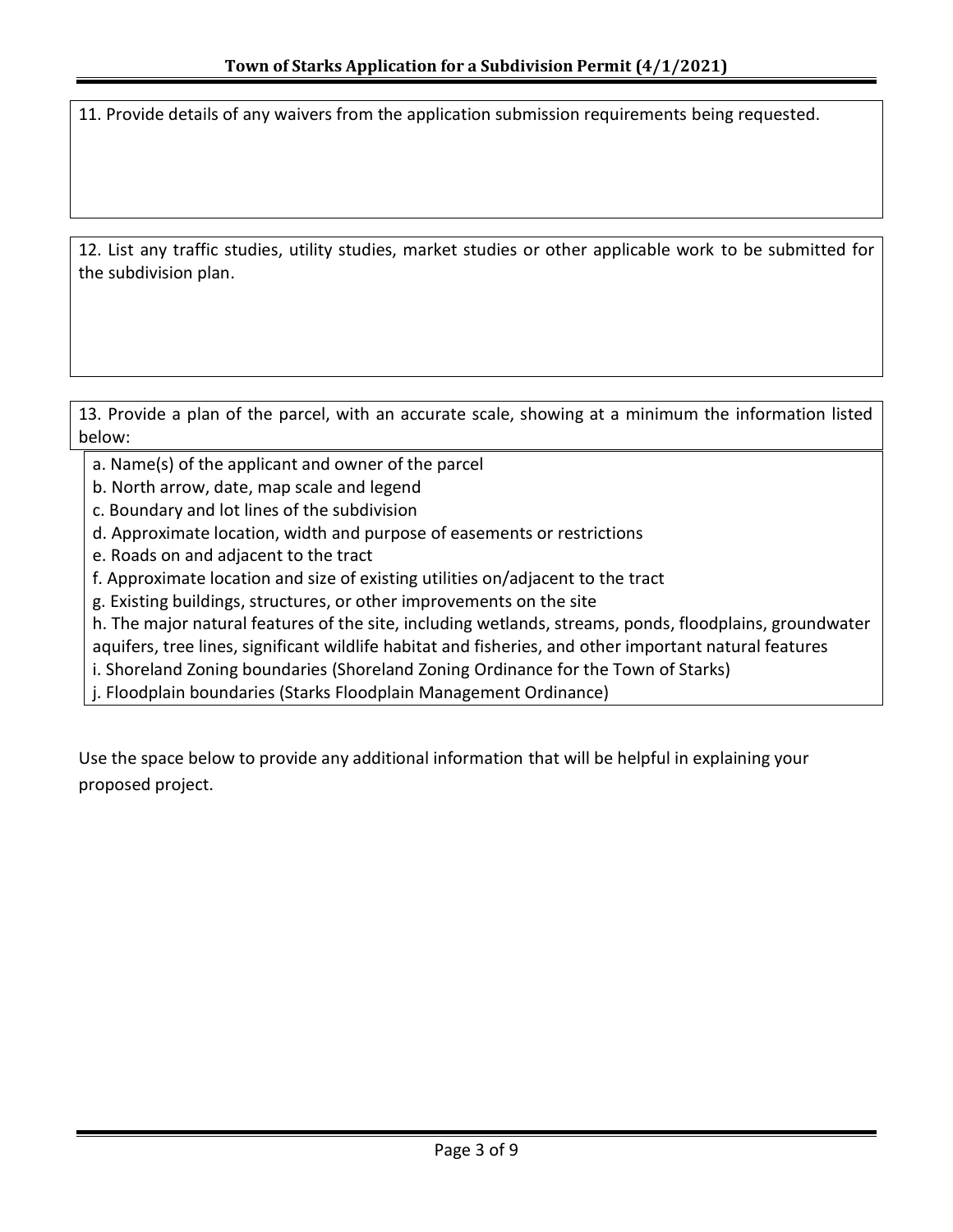### **TOWN OF STARKS FINAL APPLICATION FOR A SUBDIVISION PERMIT**

The undersigned applies for a permit for the following use(s) to be issued based on the information contained within this application. The applicant hereby certifies that all information and attachments to this application are true and correct.

**Applicant's Name (Printed):** \_\_\_\_\_\_\_\_\_\_\_\_\_\_\_\_\_\_\_\_\_\_\_\_\_\_\_\_\_\_\_\_\_\_\_\_\_\_\_\_\_\_\_\_\_\_\_\_\_\_\_\_\_\_\_\_\_\_\_\_\_\_\_\_\_\_\_\_\_

**Applicant's Signature: \_**\_\_\_\_\_\_\_\_\_\_\_\_\_\_\_\_\_\_\_\_\_\_\_\_\_\_\_\_\_\_\_\_\_\_\_\_\_\_\_\_\_\_\_\_\_\_\_\_\_\_\_\_\_**Date:** \_\_\_\_\_\_\_\_\_\_\_\_\_\_

Final plan submissions shall approximate the layout shown on the sketch plan, plus any recommendations made by the Planning Board, and shall include the submissions listed in Table 6.2, unless the applicant is granted a waiver in accordance with Section 8 Waivers of the Subdivision Ordinance. The Planning Board may require additional information, as necessary, to determine if the criteria of this Ordinance are met (See Section 7 Review Criteria and Standards). All maps and documents shall be submitted as numbered attachments coinciding with this application. This may include any additional pages as necessary to complete the application. Eight copies of the following shall be submitted:

|        | <b>Official Use Only:</b> |  |  |
|--------|---------------------------|--|--|
|        |                           |  |  |
|        |                           |  |  |
| Notes: |                           |  |  |
|        |                           |  |  |
|        |                           |  |  |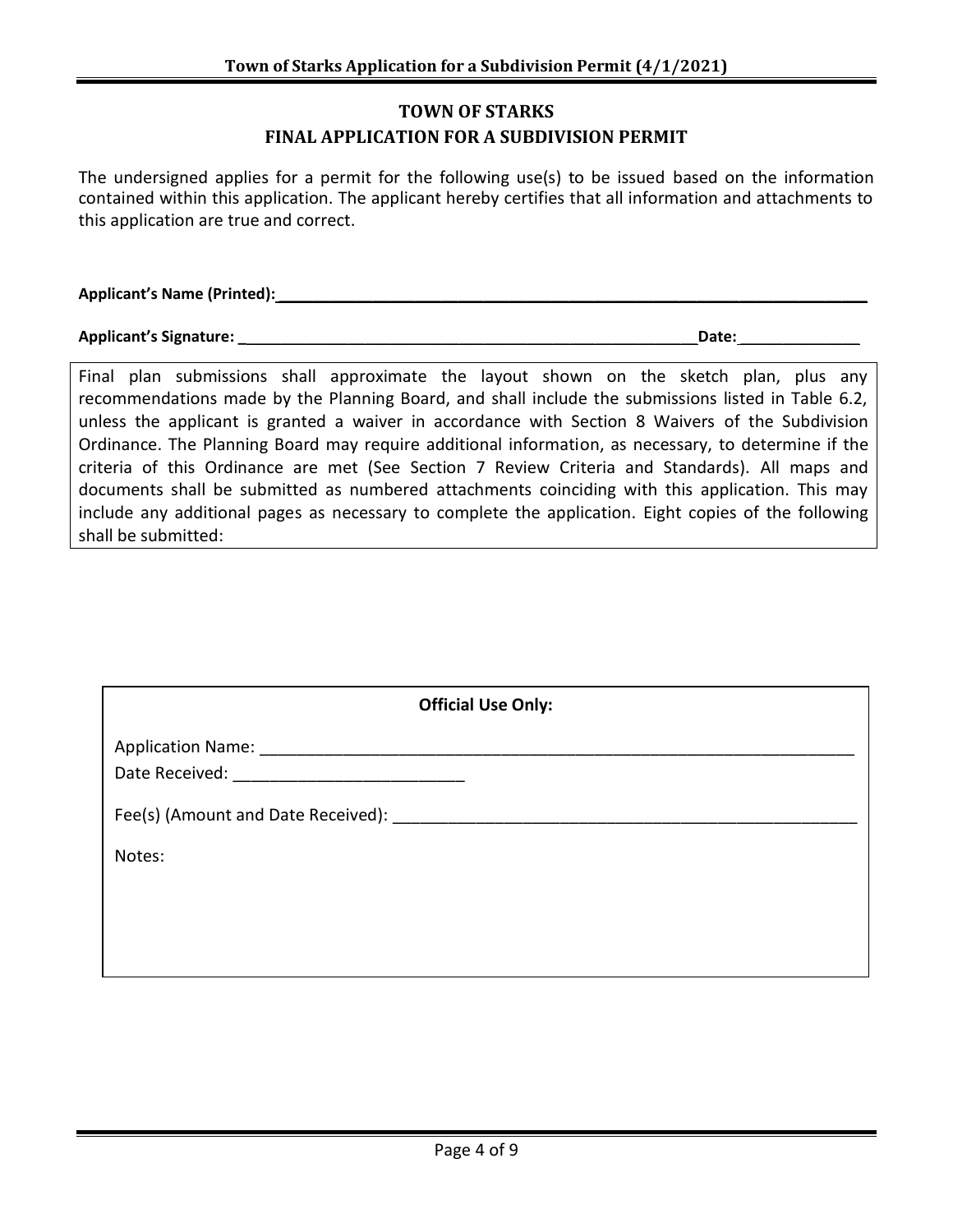| <b>Table 6.2 Required Final Plan Submissions (Checklist)</b>                                      | Submitted or<br>N/A |
|---------------------------------------------------------------------------------------------------|---------------------|
| A. Completed application, the application fee, establishment of escrow account (if<br>applicable) |                     |
| B. Location Map drawn at a size adequate to show the relationship of the subdivision to           |                     |
| adjacent properties, and to allow the Planning Board to locate the subdivision within the         |                     |
| Town. The map shall show:                                                                         |                     |
| 1. Existing land uses and subdivisions in the proximity of the proposed subdivision               |                     |
| 2. Locations and names of existing and proposed roads                                             |                     |
| 3. Boundaries and designations of shoreland zoning districts                                      |                     |
| 4. An outline of the subdivision and any remaining portion of the owner's property if the         |                     |
| Plan covers only a portion of the owner's entire contiguous holdings                              |                     |
| C. Final plan that consists of one or more maps or drawings drawn to a scale of not more          |                     |
| than 100 feet to the inch. Plans for subdivisions containing more than 100 acres may be           |                     |
| drawn at a scale of not more than 200 feet to the inch provided all necessary detail can be       |                     |
| easily read. Plans shall be no larger than 24 inches by 36 inches in size and shall have a        |                     |
| margin of 2 inches outside of the borderline on the left side for binding and a one-inch          |                     |
| margin outside the border along the remaining sides. Space shall be reserved on the Plan          |                     |
| for endorsement by the Planning Board. One reproducible, stable-based transparency of             |                     |
| the recording plan to be recorded at the Registry of Deeds, and 3 full sized paper copies of      |                     |
| all the final plan sheets and any supporting documents shall be submitted. The original           |                     |
| reproducible plan shall be embossed with the seal of the professional land surveyor and be        |                     |
| signed by that individual. In addition, one copy of the plan shall be reduced to a size of 81/2   |                     |
| inches by 11 inches or 11 inches by 17 inches for Planning Board members. The following           |                     |
| information shall be on the plan:                                                                 |                     |
| 1. Name of subdivision or identifying title, and name of the town(s) in which it is located,      |                     |
| plus property tax assessor's map and lot numbers                                                  |                     |
| 2. Date plan was prepared, magnetic and true north point, graphic map scale, and legend           |                     |
| 3. Names and addresses of record owner, applicant, and all involved in preparing plan             |                     |
| 4. Deed references, existing and proposed deed restrictions, covenants, easements,                |                     |
| rights-of-way, or other encumbrances or conditions affecting the property. Include any            |                     |
| public rights for physical or visual access to the shoreline of a water body.                     |                     |
| 5. Names and addresses of all abutters, including property owners across any existing             |                     |
| road from the subdivision. Include property lines, tax map and lot numbers, and deed              |                     |
| references (See abutter form at end of this application)                                          |                     |
| 6. Standard boundary survey and internal development survey with complete descriptive             |                     |
| data by bearings and distances, made by a professional land surveyor. The entire parcel           |                     |
| shall be shown, including all contiguous land in common ownership within the last 5               |                     |
| years (Title 30-A M.R.S. § 4401). The plan shall contain sufficient data to allow the             |                     |
| location, bearing and length of every road line, lot line, and boundary line to be readily        |                     |
| determined and be reproduced upon the ground. These lines shall be tied to reference              |                     |
| points previously established.                                                                    |                     |
| 7. Location of all monuments to be placed at the corners of the parcel and each lot, and          |                     |
| the type of monument (granite, concrete, iron pin, or drilled hole in ledge)                      |                     |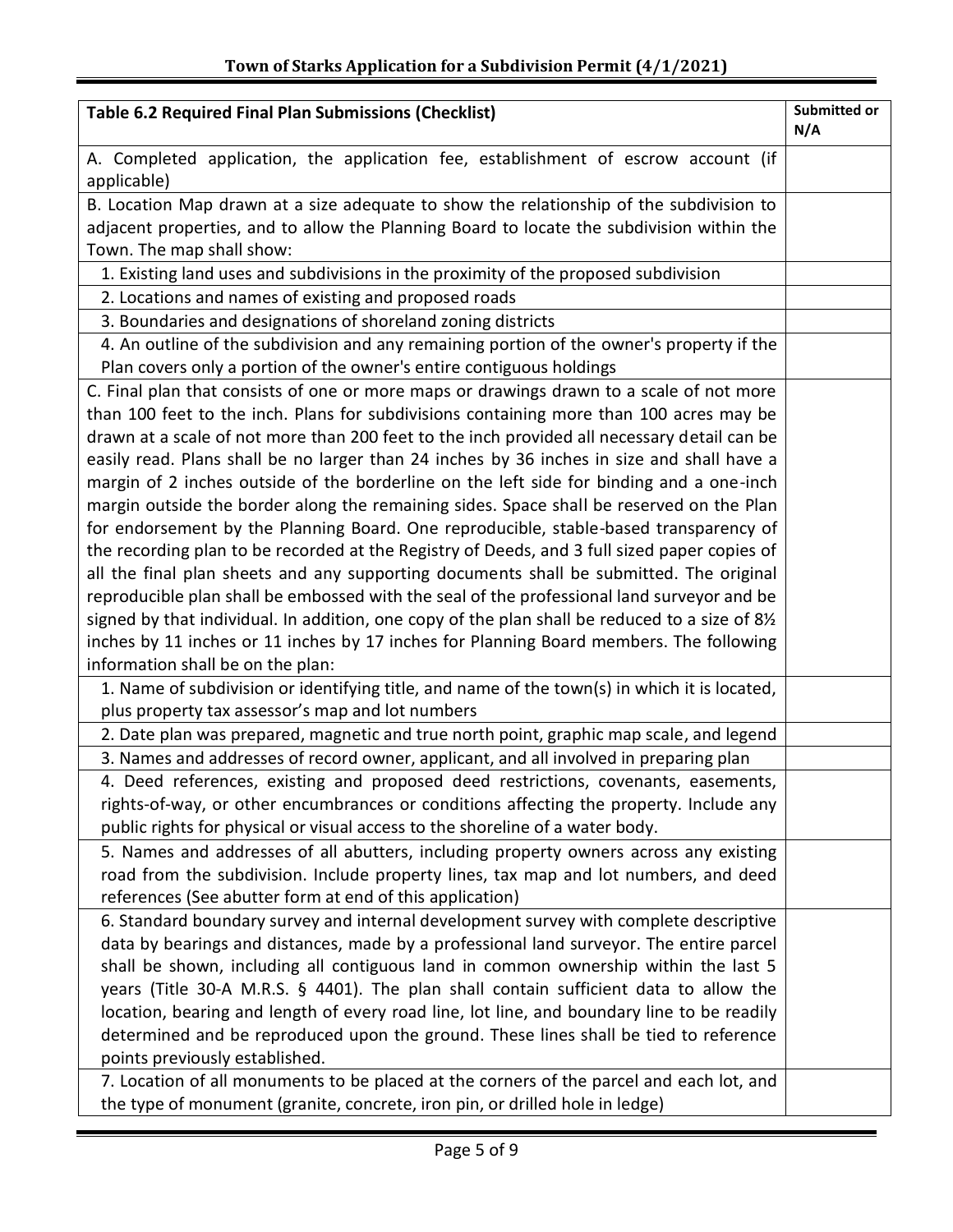| <b>Table 6.2 Required Final Plan Submissions (Checklist)</b>                                                                                    | Submitted or<br>N/A |
|-------------------------------------------------------------------------------------------------------------------------------------------------|---------------------|
| 8. Number of acres in the subdivision; proposed lot numbers and acreages for each lot                                                           |                     |
| 9. Contour lines at interval specified by Planning Board, showing elevations relative to                                                        |                     |
| mean sea level                                                                                                                                  |                     |
| 10. Location and boundaries of all water bodies and wetlands, including vernal pools,                                                           |                     |
| and the location of any shoreland zoning affecting the tract                                                                                    |                     |
| 11. Location and type of vegetative cover, unusually large trees, other essential features                                                      |                     |
| 12. Proposed building locations that meet the requirements of the Building Ordinance                                                            |                     |
| for the Town of Starks and the Maine Subsurface Wastewater Disposal Rules. For                                                                  |                     |
| proposed subsurface wastewater disposal systems, the location of at least one test pit                                                          |                     |
| per lot, performed by a Maine licensed site evaluator or certified soil scientists                                                              |                     |
| 13. Emergency 911 lot addresses, approved by Town's addressing agent, shown on plan                                                             |                     |
| 14. The location, names, and dimensions of existing and proposed roads, utilities,                                                              |                     |
| easements, building lines, parks, open spaces or other improvements on or adjacent to                                                           |                     |
| the subdivision. The plan shall contain sufficient data to allow the location, bearing and                                                      |                     |
| length of every road line, lot line, and boundary line to be readily determined and be                                                          |                     |
| reproduced upon the ground. These lines shall be tied to reference points previously                                                            |                     |
| established.                                                                                                                                    |                     |
| 15. Proposed locations of private, shared, and/or community wells                                                                               |                     |
| 16. Location and size of existing and proposed water lines, culverts, and drainage ways                                                         |                     |
| on or adjacent to the property to be subdivided                                                                                                 |                     |
| 17. Detailed design and construction plans for the infrastructure, including, but not                                                           |                     |
| limited to, roads, parking lots, sidewalks, and utilities in accordance with the Town's                                                         |                     |
| Ordinances, including, but not limited to, the Road and Utility Structures Ordinance for                                                        |                     |
| the Town of Starks.                                                                                                                             |                     |
| 18. If roads are to remain privately owned, the following shall be noted on the final plan:                                                     |                     |
| "All roads shall remain private roads to be maintained by the developer or lot owners                                                           |                     |
| and shall not be accepted or maintained by the Town."<br>19. Location of any proposed open spaces to be preserved including vegetative buffers, |                     |
| common areas, significant wildlife habitat, unique natural areas, historic or prehistoric                                                       |                     |
| sites, shoreland zone resource protection zones, and farmland. (See Sections 8.7 and 8.8)                                                       |                     |
| 20. Delineation of any flood hazard areas and the 100-year flood elevation, as depicted                                                         |                     |
| on the Town's Flood Insurance Rate Map. If any portion of the subdivision is within the                                                         |                     |
| flood hazard area, the following note shall be on the final recording plan: "If any portion                                                     |                     |
| of this subdivision is within a flood hazard area, all principal structures hereafter                                                           |                     |
| constructed or placed herein shall be so located that their lowest floor, including                                                             |                     |
| basement, is at least one foot above the 100-year flood elevation"                                                                              |                     |
| 21. Any waiver(s) approved by the Planning Board in accordance with Section 9 Waivers                                                           |                     |
| D. Other Required Information                                                                                                                   |                     |
| 1. Verification of right, title, and interest to the property by deed, purchase and sales                                                       |                     |
| agreement, option to purchase, or some other proof of interest                                                                                  |                     |
| 2. Copy of most recently recorded deed, deed restrictions, easements, rights-of-way, or                                                         |                     |
| other encumbrances affecting the property                                                                                                       |                     |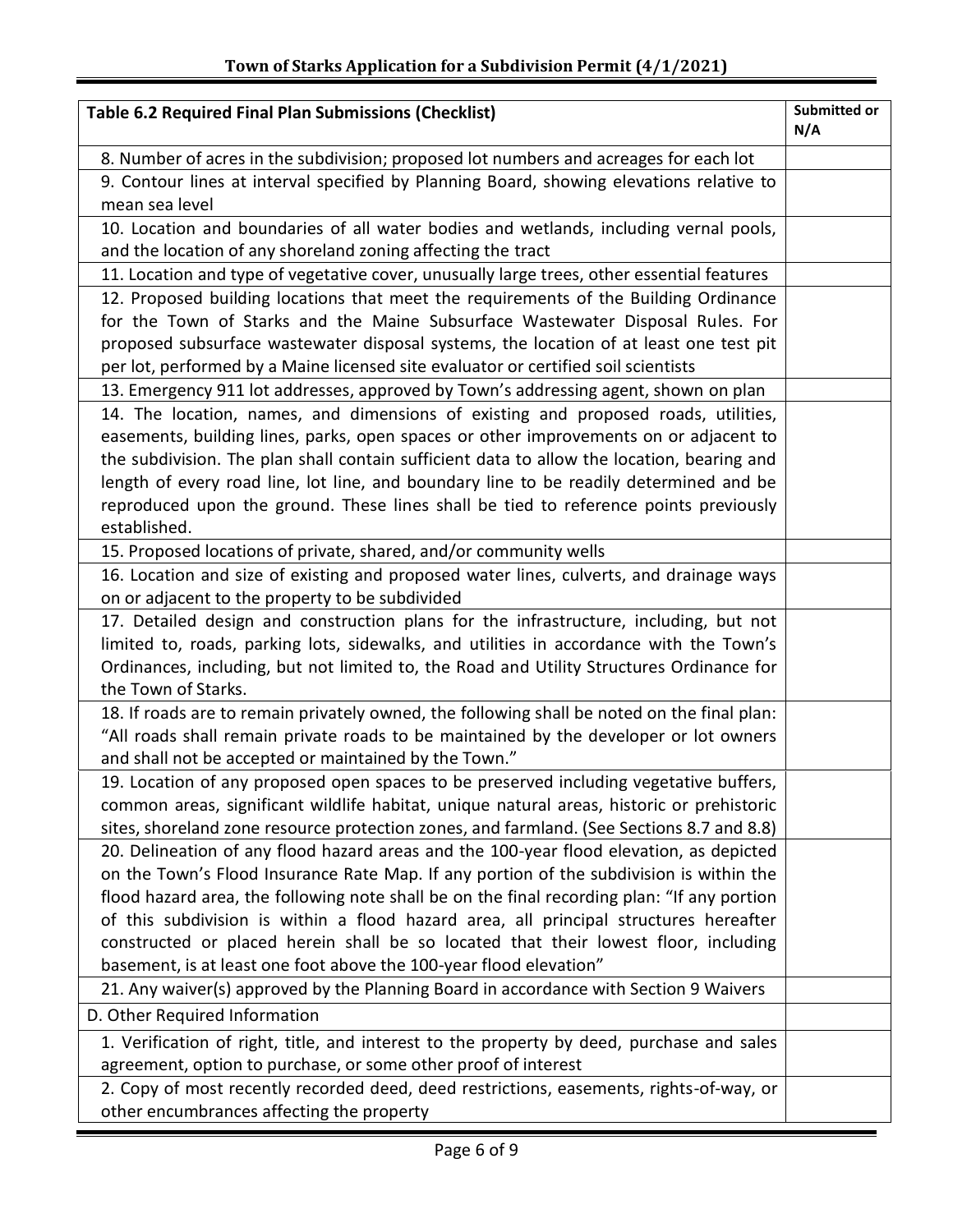| <b>Table 6.2 Required Final Plan Submissions (Checklist)</b>                                                                                                                                                                                                                                                                                                                                                                                                                                               | Submitted or<br>N/A |
|------------------------------------------------------------------------------------------------------------------------------------------------------------------------------------------------------------------------------------------------------------------------------------------------------------------------------------------------------------------------------------------------------------------------------------------------------------------------------------------------------------|---------------------|
| 3. Copy of any proposed deed restrictions intended to cover all or part of the lots or<br>dwellings in the subdivision                                                                                                                                                                                                                                                                                                                                                                                     |                     |
| 4. For private subsurface sewage disposal systems, a copy of the test pit analysis for each<br>lot performed by a Maine licensed site evaluator or certified soil scientist                                                                                                                                                                                                                                                                                                                                |                     |
| 5. When water is to be supplied by an on-site well(s), a letter from a local well-driller or<br>hydrogeologist familiar with the area indicating it is likely the water supply will be<br>adequate                                                                                                                                                                                                                                                                                                         |                     |
| 6. When water is to be from an existing public water supply, a written statement from<br>the servicing water district indicating the district's approval of the water system design.<br>A written statement from the Fire Chief approving all hydrant locations or other fire<br>protection                                                                                                                                                                                                                |                     |
| 7. For projects located wholly or partially within the wellhead protection area of a public<br>water supply as mapped by the Maine Drinking Water Program, a written statement<br>from the water provider indicating the proposed development will not negatively impact<br>essential operations                                                                                                                                                                                                           |                     |
| 8. When a private community water supply system is proposed, evidence that the<br>system shall conform to the Maine Rules Relating to Drinking Water (10-144A CMR 231)                                                                                                                                                                                                                                                                                                                                     |                     |
| 9. Location of any sand and gravel aquifers as mapped by the Maine Geologic Survey<br>(MGS). The Planning Board may require a hydrogeologic assessment prepared by a<br>certified geologist or professional engineer, experienced in hydrogeology, when any part<br>of the subdivision is located over a significant sand and gravel aquifer, or where site<br>considerations or development design indicate greater potential of adverse impacts on<br>groundwater quality.                               |                     |
| 10. Medium intensity soils map that encompasses the area to be subdivided. Wetlands<br>shall be identified on the survey, regardless of size. The Planning Board may require a<br>high intensity soils map in instances where poor soils are evident and/or if the<br>subdivision proposes high-density development                                                                                                                                                                                        |                     |
| 11. Description of the measures to be taken to control erosion and sedimentation onto<br>adjacent properties including roads, and into water bodies in accordance with Section<br>7.3. Major subdivision applicants must submit an erosion and sedimentation control plan<br>prepared by a qualified professional that details control structures to be installed along<br>with ongoing maintenance procedures and practices to be followed during site<br>preparation, construction, and clean-up stages. |                     |
| 12. Description of solid waste and demolition waste disposal                                                                                                                                                                                                                                                                                                                                                                                                                                               |                     |
| 13. Landscape plan showing the preservation of any existing trees, replacement of trees<br>and vegetation, graded contours, streams, and preservation of scenic, historic, or<br>environmentally significant areas                                                                                                                                                                                                                                                                                         |                     |
| 14. Description of measures to assure no undue adverse effect to identified significant<br>wildlife habitat and unique natural areas based on attached letters from public<br>agency(ies) (Maine Department of Inland Fisheries and Wildlife, Maine Natural Areas<br>Program, Maine Department of Marine Resources) and/or other experts approved by<br>the Planning Board.                                                                                                                                |                     |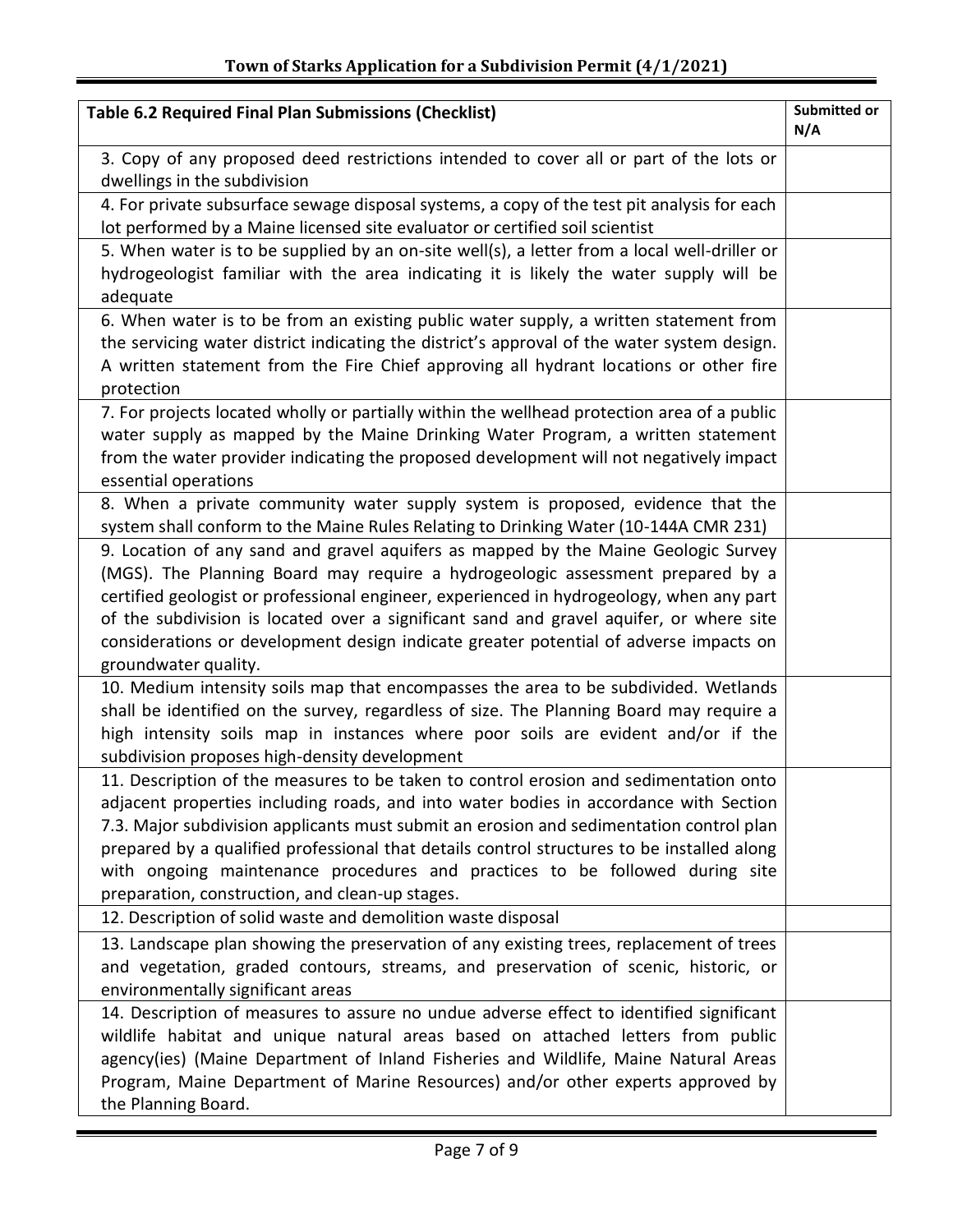Ξ

| <b>Table 6.2 Required Final Plan Submissions (Checklist)</b>                                                                                                                                                                                                                                                                                                                                                                                                                                                                                                                                                                                                                                                                                                                                                   | Submitted or<br>N/A |
|----------------------------------------------------------------------------------------------------------------------------------------------------------------------------------------------------------------------------------------------------------------------------------------------------------------------------------------------------------------------------------------------------------------------------------------------------------------------------------------------------------------------------------------------------------------------------------------------------------------------------------------------------------------------------------------------------------------------------------------------------------------------------------------------------------------|---------------------|
| 15. Description of measures to assure no undue adverse effect to any historic or<br>prehistoric sites within or adjacent to the proposed subdivision that are either listed on<br>or eligible to be listed on the National Register of Historic Places based on attached<br>letter(s) from the Maine Historic Preservation Commission and/or other experts<br>approved by the Planning Board.                                                                                                                                                                                                                                                                                                                                                                                                                  |                     |
| 16. Description of any measures to conserve productive farmland                                                                                                                                                                                                                                                                                                                                                                                                                                                                                                                                                                                                                                                                                                                                                |                     |
| 17. Description of any measures to provide solar energy access                                                                                                                                                                                                                                                                                                                                                                                                                                                                                                                                                                                                                                                                                                                                                 |                     |
| 18. Affidavit signed by the applicant indicating no timber harvest occurred on the tract<br>within the preceding 5 years, or if it has, an affidavit signed by a licensed forester or an<br>agent of the Maine Forest Service indicating the timber harvest was not in violation of<br>rules adopted pursuant to 12 M.R.S. § 8869(14), as amended                                                                                                                                                                                                                                                                                                                                                                                                                                                              |                     |
| 19. Evidence of adequate financial and technical capability to complete the project in the                                                                                                                                                                                                                                                                                                                                                                                                                                                                                                                                                                                                                                                                                                                     |                     |
| form of a letter(s) from certified financial institution(s) and/or a letter of credit.<br>20. Copy of driveway entrance permit(s) from Town and/or Maine Department of<br>Transportation                                                                                                                                                                                                                                                                                                                                                                                                                                                                                                                                                                                                                       |                     |
| 21. An estimate of the amount and type of vehicular traffic to be generated on a daily<br>basis and at peak hours, with trip generation rates from the most recent available<br>edition of the Trip Generation Manual (Institute of Transportation Engineers). Trip<br>generation rates from other sources may be used if these sources better reflect local<br>conditions.                                                                                                                                                                                                                                                                                                                                                                                                                                    |                     |
| 22. Description of proposed ownership, management and any improvements for all<br>parcels proposed to be dedicated to public use and the conditions of such dedication.<br>Written offers to convey title to the Town of all public ways and open spaces shown on<br>the Plan, and copies of agreements or other documents showing the manner in which<br>open spaces to be retained by the developer or lot owners are to be managed and<br>maintained. These may include homeowners' association bylaws and condominium<br>declarations. The applicant shall provide evidence that a legal entity has been<br>established for common multi-user systems and ownership vested by deed reference for<br>future potential owners for such items as roads, wells, septic systems, stormwater<br>facilities, etc. |                     |
| 23. If proposed roads or other land is to be offered to the Town, written evidence that<br>the Board of Selectmen are satisfied with the legal sufficiency of the written offer to<br>convey title. All roads and other public improvements not dedicated to the Town during<br>such time prior to the actual acceptance by the Town shall be maintained by the<br>subdivision owners or developer. A legal agreement indicating how the infrastructure<br>will be maintained shall be submitted. The Planning Board shall review the maintenance<br>plan to ensure sufficient provisions have been incorporated to maintain all<br>improvements for the applicable time period.                                                                                                                               |                     |
|                                                                                                                                                                                                                                                                                                                                                                                                                                                                                                                                                                                                                                                                                                                                                                                                                |                     |